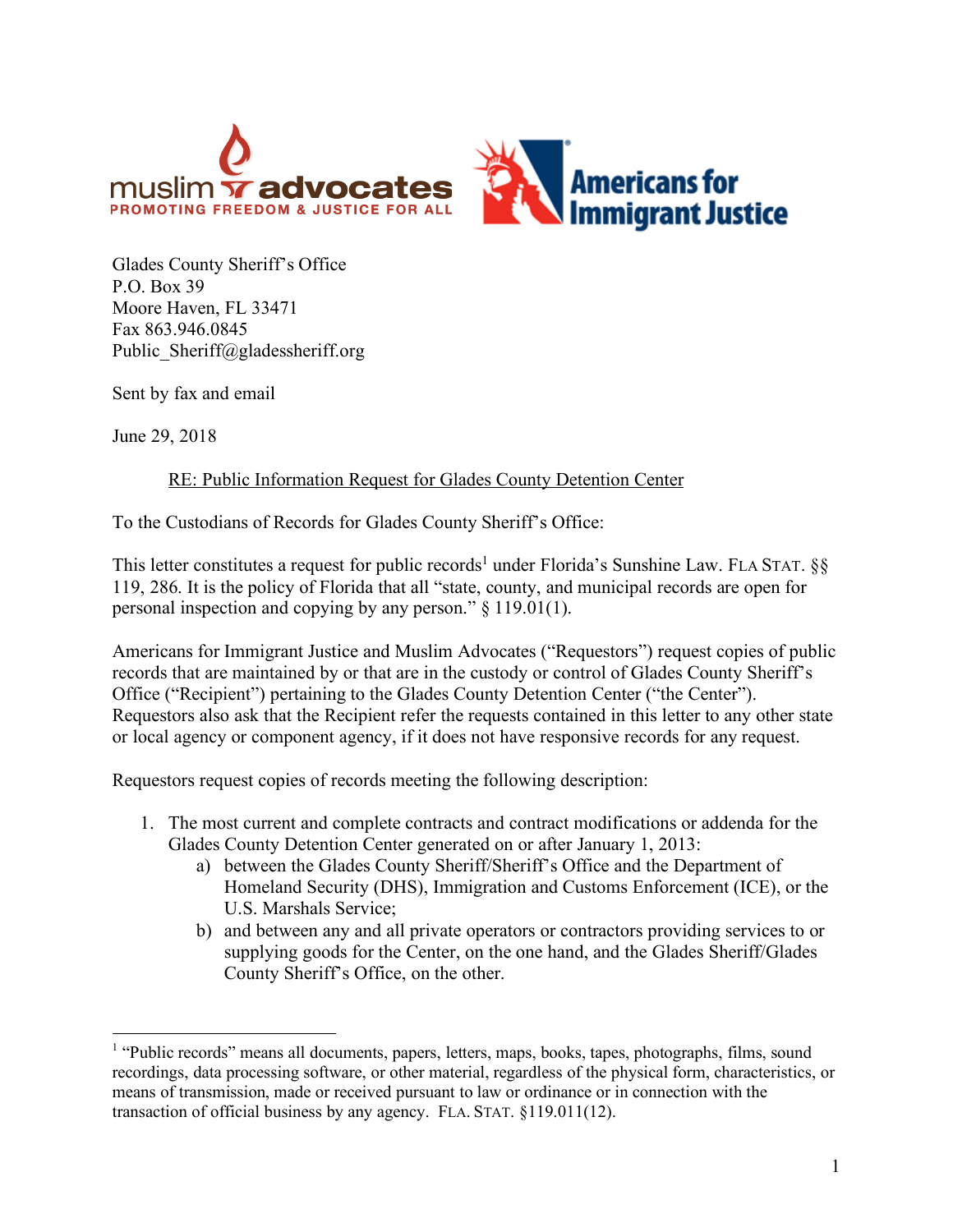Please note that this request includes any modifications or addenda extending or modifying a contract, such that the contracts are provided in their current and complete form.

- 2. Records pertaining to Glades County Sheriff's Office official policies or practices with regard to supervision, monitoring, or assistance with operations at the Glades County Detention Center. This request does not include the social security numbers, addresses, telephone numbers, dates of birth, or photographs of employees.
- 3. Inspections reports, notes, audit or site visit records of the Glades County Detention Center, generated from 2015 to present. This request shall include reports from ICE Enforcement and Removal Operations, ICE Office of Detention and Oversight, and the DHS Office of Inspector General, any outside auditor as well as reports generated by Glades County Sheriff's Office or County employees from routine inspections.
- 4. Operative version of the Glades County Detention Center religious services manual or equivalent policy document that lists institutional religious services, rules, and regulations. For example, that document or series of documents might contain, among other relevant rules: religious exercise rules; the rules governing inmate attendance at religious services/group worship; inmate facilitation of religious study groups; use of the chapel or other designated worship spaces; visits from religious advisor;, religious diet requests; religious mail; possession of religious attire, literature, and objects; and personal grooming.
- 5. Operative version of the Glades County Detention Center detainee handbook, which would include policies and procedures for submitting requests and formal or informal grievances and appeals.
- 6. All formal and informal grievances and complaints regarding religious services or accommodations submitted by prisoners or by civil detainees, including immigration detainees, ever housed at Glades County Detention Center. This request only covers records created from January 1, 2017 to present.
- 7. Any and all responses to the grievances/complaints in Request No. 4 by Glades County Detention Center or Glades County Sheriff employees. For example, such responses might include written decisions, appeal records, replies, emails, or notes between staff members regarding the complaints. This request also covers records created from January 1, 2017 to present.
- 8. Emails, notes, circulars, memoranda, and any and all other records created by the Sheriff of Glades County, by Chaplain Booher, by Major Henson, or by other Glades County Detention Center staff on any of these subjects: Ramadan, fasting, prayer, Qur'an requests/Qur'an access, Bible access, Friday prayer, Kufis or other religious headgear, or the Eid feast. This request covers records created from January 1, 2016 to present.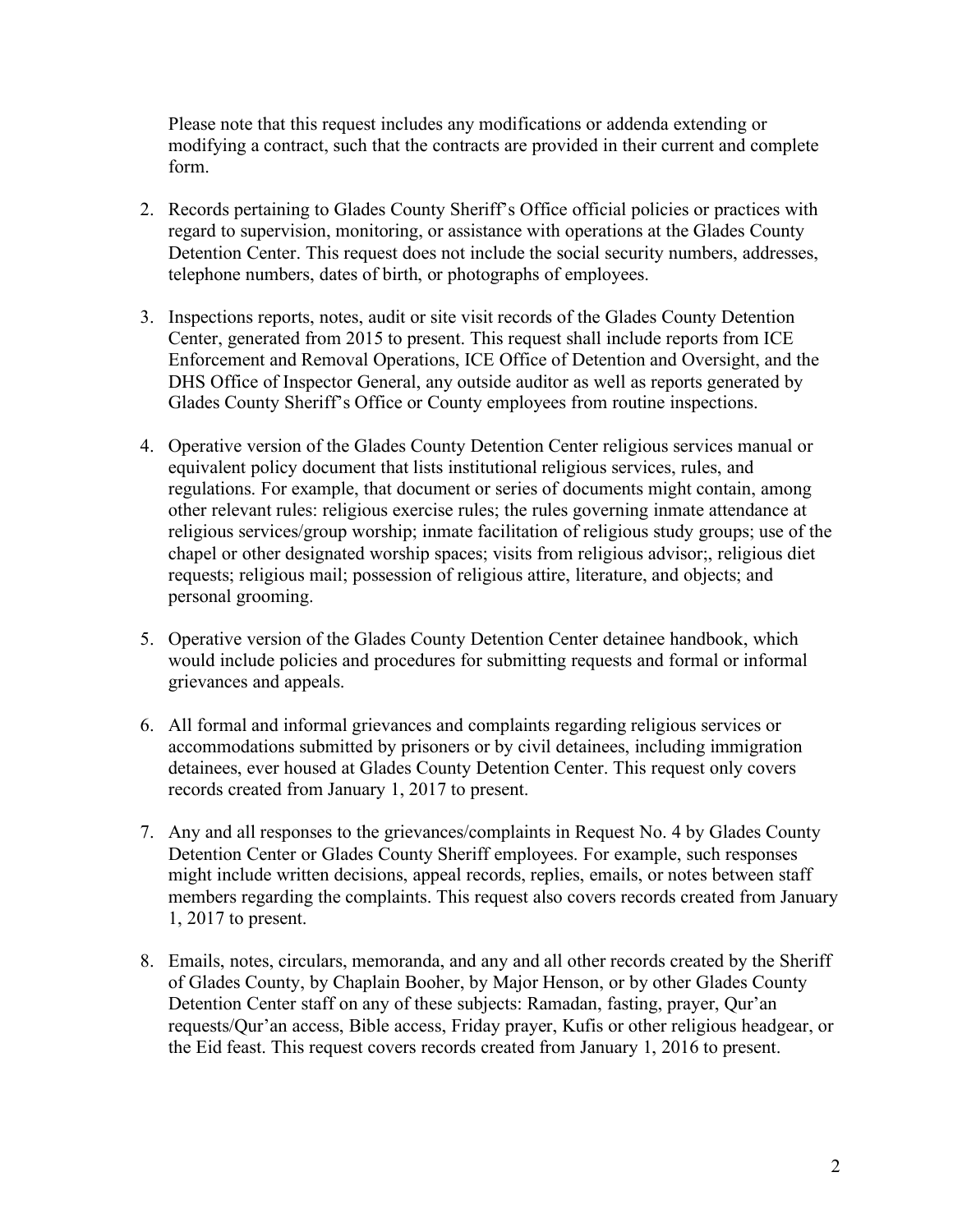- 9. Any and all video surveillance footage from Glades County Detention Center or from employees at the Center wearing body cameras at the facility. This request is limited to recordings made in the last 90 days.
- 10. Any and all invoices and expense reports, including cover pages and supporting documentation, submitted to the U.S. Department of Homeland Security, U.S. Immigration and Customs Enforcement, or the Office of Detention and Removal for detention services or expenses at the Glades County Detention Center. This request is limited to invoices and reports generated for the current month and for the last eight months.
- 11. Records created on or after January 1, 2017 containing the number of incarcerated or detained persons of each religion at the Glades County Detention Center. For example, this request would include records that stated "Glades County Detention Center has 200 Christian detainees/inmates, 100 Jewish detainees/inmates, [etc.]" and would also include records that could be obtained by searching an inmate/detainee management system or equivalent database. If possible, please disaggregate data by gender, nationality, race, and age.
- 12. Training documents or materials maintained on or after January 1, 2017 that Glades County Detention Facility or the Glades County Sheriff's Office have used to train or to educate staff on Muslim detainees or Islam in general.

Where possible, please provide responsive material in electronic format by email to yusuf@muslimadvocates.org. Please furnish any responsive material being sent by mail to:

Joseph (Yusuf) Saei Muslim Advocates P.O. Box 66408 Washington, D.C. 20035

Requestors ask for a waiver of all fees in that the disclosure of the requested information is in the public interest and that access to the information primarily benefits the general public. The Sunshine Law mentions that agencies "may" assess fees but does not require them to do so. *See*  FLA STAT. § 119. Muslim Advocates is a 501(c)(3) non-profit organization dedicated to preserving religious freedom for Americans of all faiths. Americans for Immigrant Justice is also a 501(c)(3) non-profit, dedicated to protecting and promoting the basic human rights of immigrants of all nationalities at the local, state, and national levels. This request is likely to contribute significantly to public understanding of the operations or activities of the government and is not in the commercial interest of the Requestors. Requestors also request a waiver of search fees on the grounds that they qualify as representatives of the news media for federal FOIA purposes, as the requestors gather information, exercise editorial discretion in selecting and organizing documents and distribute the resulting work to the public. In light of these considerations, fees associated with responding to the request should be waived. In the event that you do assess fees, please inform Requestors in writing if the estimated fees will exceed 100 dollars.